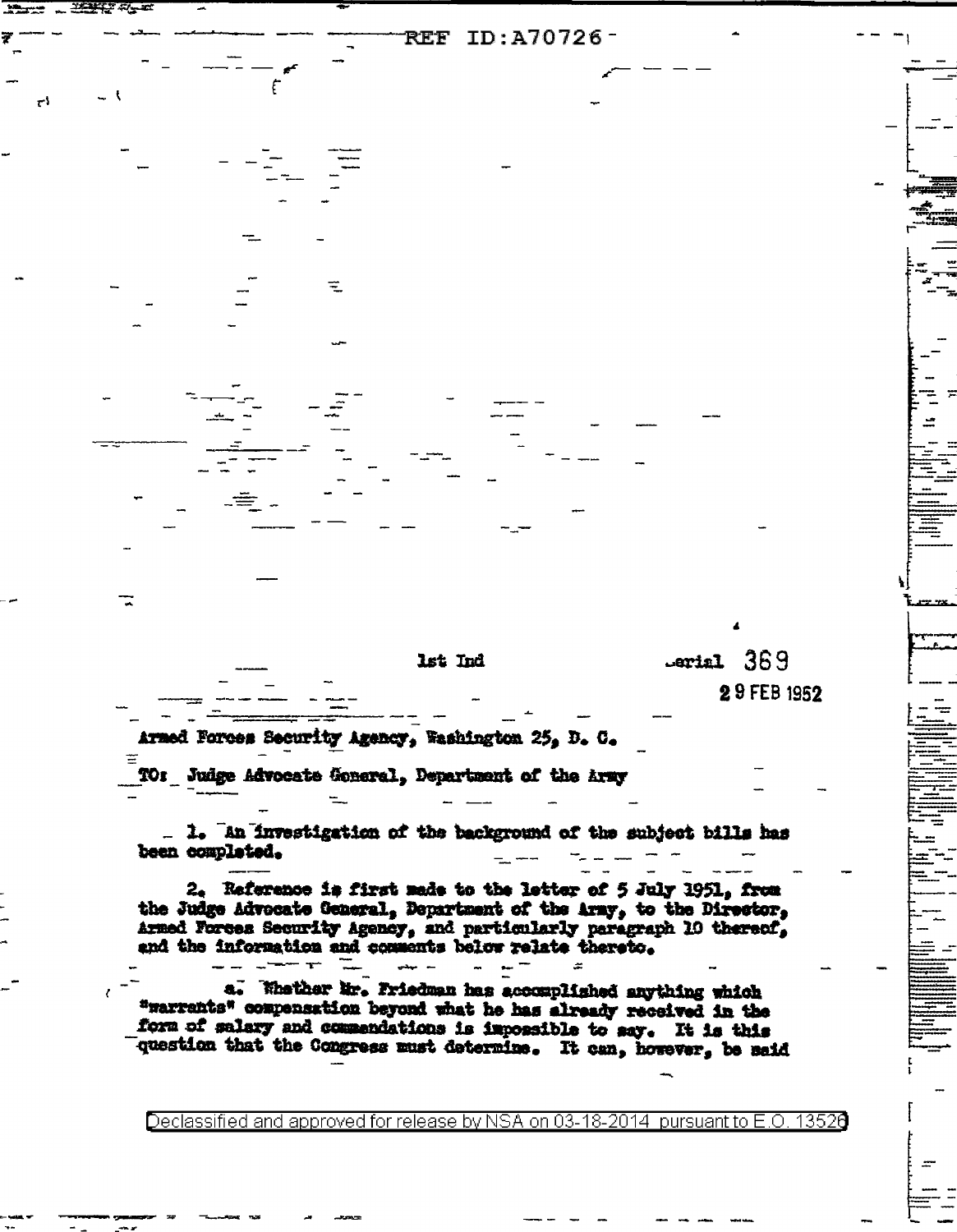**REF ID: A70726** 

(Basic ltr: JAG, D/A, of 20 December 1951, subject: H. R. 5728, 82d Congress, 1st Session, a bill "For the Relief of William F. Friedman" and S 2263, 82d Congress, Ist Session, a bill, "For the Relief of William F Friedman")<br>1st Ind (cont) Serial:  $200$ 369

29 FEB 1952

that his inventions over a period of years have been of very substantial value to this Government and its allies. It can also be said that this situation differs from the Garand case in its secrecy aspects; classification was not involved in the Garand matter

b. The problem of ownership of the inventions has been in question on several occasions not only in the Army Security Agency. but in the Signal Corps and, it is believed, in your office as well, but no final determination has ever been made. During a large part of the employment of Mr. Friedman, he has been a party to various agreements declaring that he was "employed to invent" but seldom, if ever, has there been direction to invent any specific thing. His duties have, by and large, been those of a chief cryptologist

Estimation of the commercial possibilities of the Friedman As far as is known here, relatively little inventions is difficult commercial use is made of privacy systems in this country except in banks and other financial organizations, and their use of business codes is commonly dictated as much by economy considerations as security, nevertheless, it cannot be said that a market for high-grade ciphering machines could not have been developed Koreover, in the absence of security considerations, it is likely that a substantial market for the inventions could have been developed among foreign governments Future commercialization is subject to the same difficulties of evaluation

 $\mathbf{b}$   $\mathbf{r}$   $\mathbf{r}$ So far as is known, there has been no commercial use abroad of Mr. Friedman's inventions, none at least by or in behalf of the United States Government. Foreign use, in other words, has been confined to the military services of the United States and its allias, and, thus, within the scope of the usual Government licenses.

3. Referring generally to compensation for Mr. Friedman on account of his inventions, I feel very strongly that it should not be in the nature of a reward, notwithstanding the wirtues of his inventions and their unquestioned value to the United States and its allies over a pariod of many years. It does appear to me, on the other hand, that, if the inventor has been denied an opportunity to realize commercial benefit only because his inventions were in a sensitive field and, more significently, only because they were important in that field, then his treatment, relative to the treatment of other Government inventors, has not been equitable.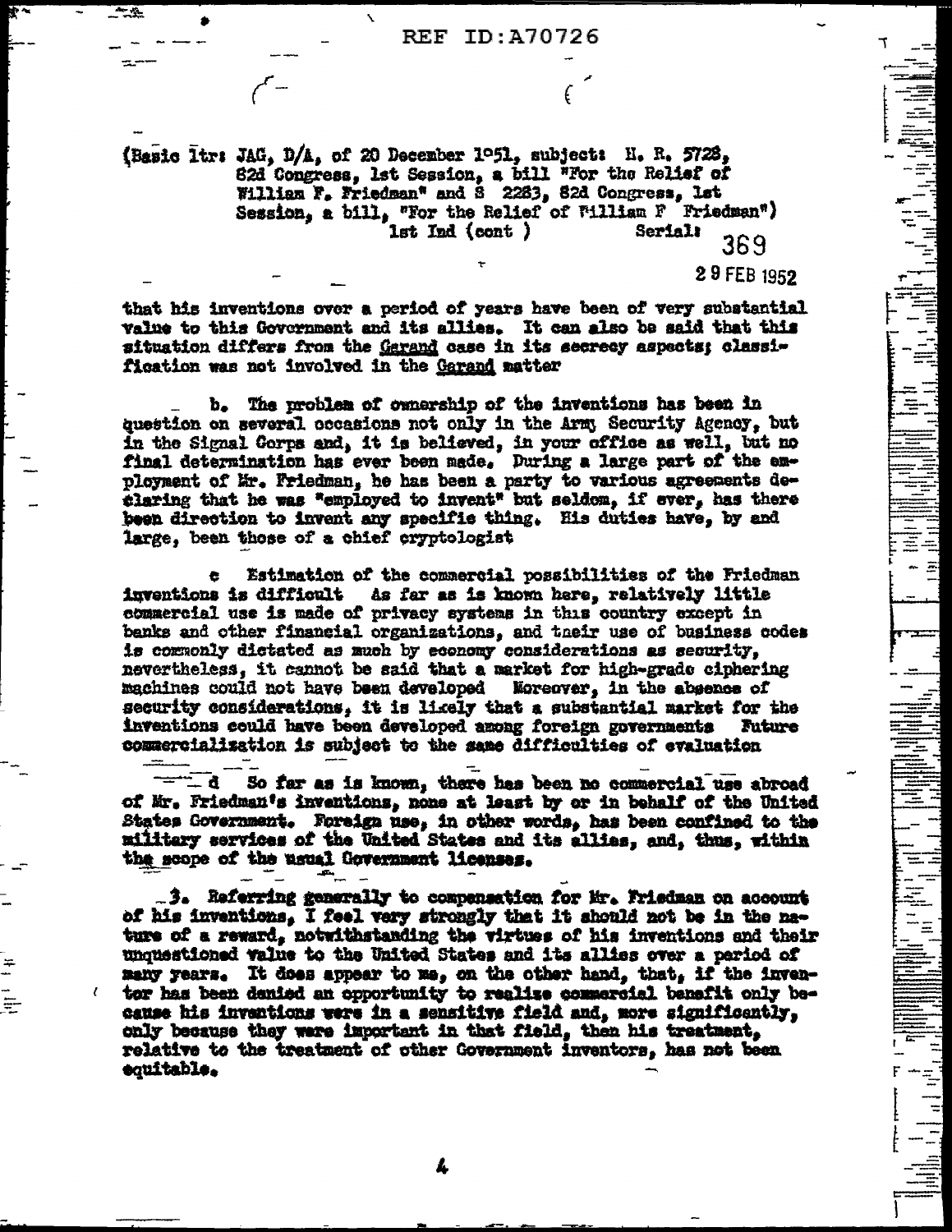$24n$  $\overline{\phantom{a}}$ 

> (Basic ltr: JAG, D/A, of 20 December 1951, subject: H R 5728, 82d Congress, lat Session, a bill "For the Relief of William F. Friedman" and S. 2283, 82d Congress, lst Session, a bill, "For the Relief of William F. Friedman") Serial: 369 lst Ind (cont.)

> > 29 FEB 1952

a

4. Considering especially the matters raised in paragraph 5 of the basic correspondence, I fail to see that the special agreement between Mr. Friedman and the Government has substantial bearing on the principle underlying the subject bills. Since certain of the inventions were made before the date of the agreement, it would, at most, influence the amount of the recovery.

Furthermore, if there is merit at all in the theory on which the bills are based, then it appears that exercise by the Chief Signal Officer of his rights under the 1936 contract would not bar compensation with respect to inventions made even after that date, but only with respect to loss of commercial rights after assignment might be requested (or accomplished). Except for security considerations, the inventor could have been attempting commercialization of his inventions for the past fifteen years. To say that no damages accrued during that period merely because the Chief Signal Officer may take title at some date in the future does not seen realistic.

A complete statement of Mr. Friedman's military and civilian Government service is inclosed. The record shows that he is not now receiving, and has never received, any pension for disability. As will be seen, his salary over a period of years has been above the average for Government employees, but to base an adverse decision on this circumstance would be equivalent to penalizing an outstanding employee since salaries in the field are no higher than elsewhere in the Government.

7. I feel that Public Law 700 provides little basis for any claim by Hr. Friedman. Such a claim, as I understand it, must represent compensation for use by the Government, and the Government has had, by license or assignment, the free right to use all of the inventions. It is furthermore true in any case that a claim under Public Law 700 must be based upon a patent, and no patents covering significant inventions have as yet issued. There has been, in other words, no use or, at most, inconsequential use of patented inventions but substantial use of inventions of pending applications. It may be noted that Mr. Friedman has ( consistently disclaimed any intention to bring suit under Public Law 700 or any other statute.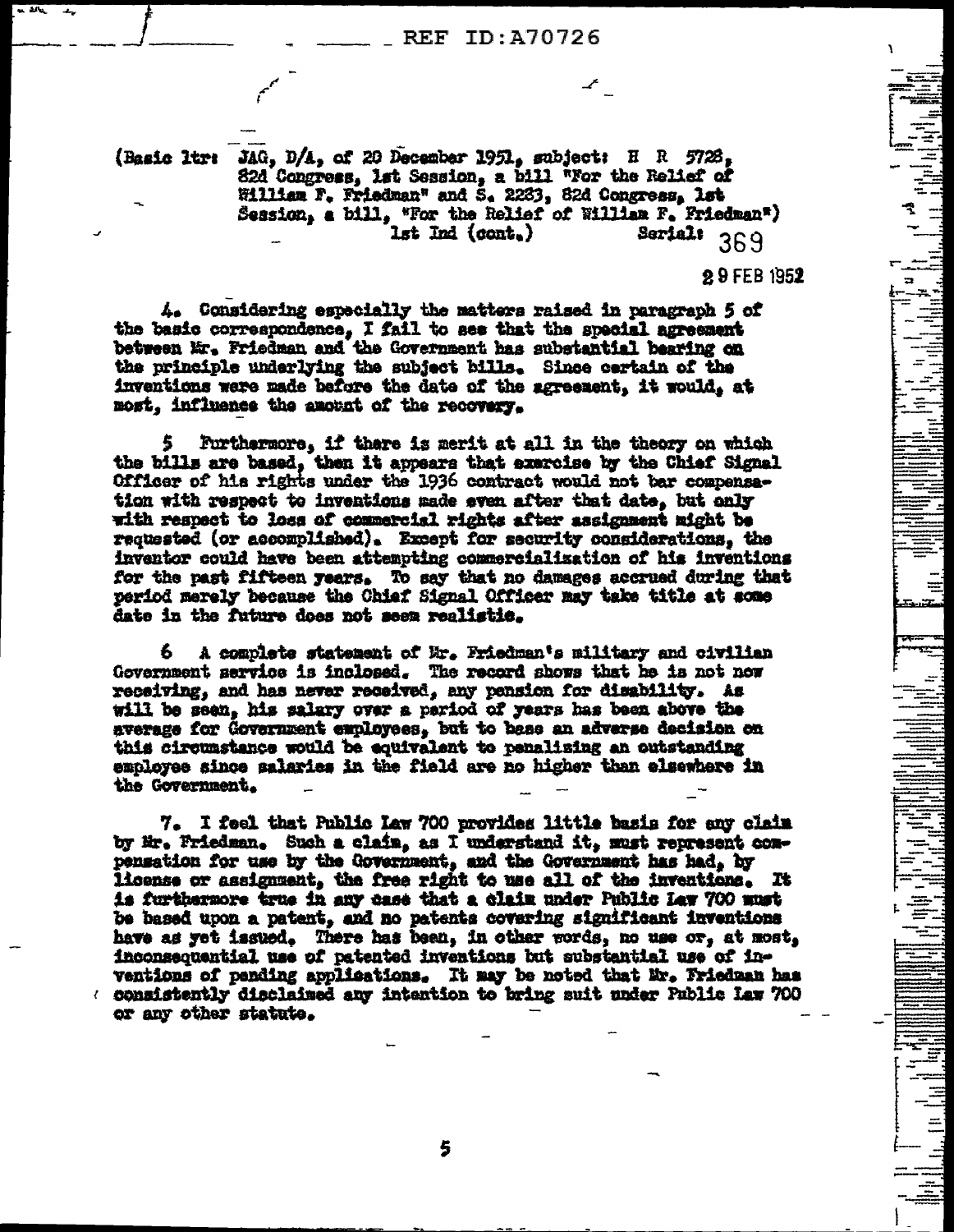JAG, D/A, of 20 December 1951, subject: H. R. 5728, Basic ltre 82d Congress, 1st Session, a bill "For the Relief of William F, Friedman" and S 2283, 82d Congress, 1st Session, a bill, "For the Relief of William F, Friedman") lst Ind (cont.) Seriali 369 29 FEB 1952 Based on the facts before me, and in the absence of a 8. well-defined Government policy, I feel that I should not oppose Mr. Friedman's efforts to obtain legislative relief. This is especially true since I am convinced that in the long run an organization such as the Armed Forces Security Agency will suffer if. relative to other organizations, it must offer less not only of public recognition but also of material gain to men of outstanding intolligence, ingenuity, and skill. 'sgd) Roloh J Conna RALPH J. CANINE Major General, U. S. Army Director, Armed Forces Security Agency Inclosures - 3  $1, 2 - n/a$ Added Record of Service, William F. Friedman  $CG<sub>sw</sub>/incl 3$ **DIRAFSA** 11  $(3)$ 12 301  $(2)$ Chief, Plans & 302L Policies Div **HBSTAUFFER ILPASSA 293** 302L 1723316 Feb 52 Note: Incls 1 & 2 were the House and Senate bills, Chief, R & D respectively Patent Atty

7x e.L

希望し

REF

ID:A70726

مبالكه أقطاعها والموا

E<br>E

**AG** 

6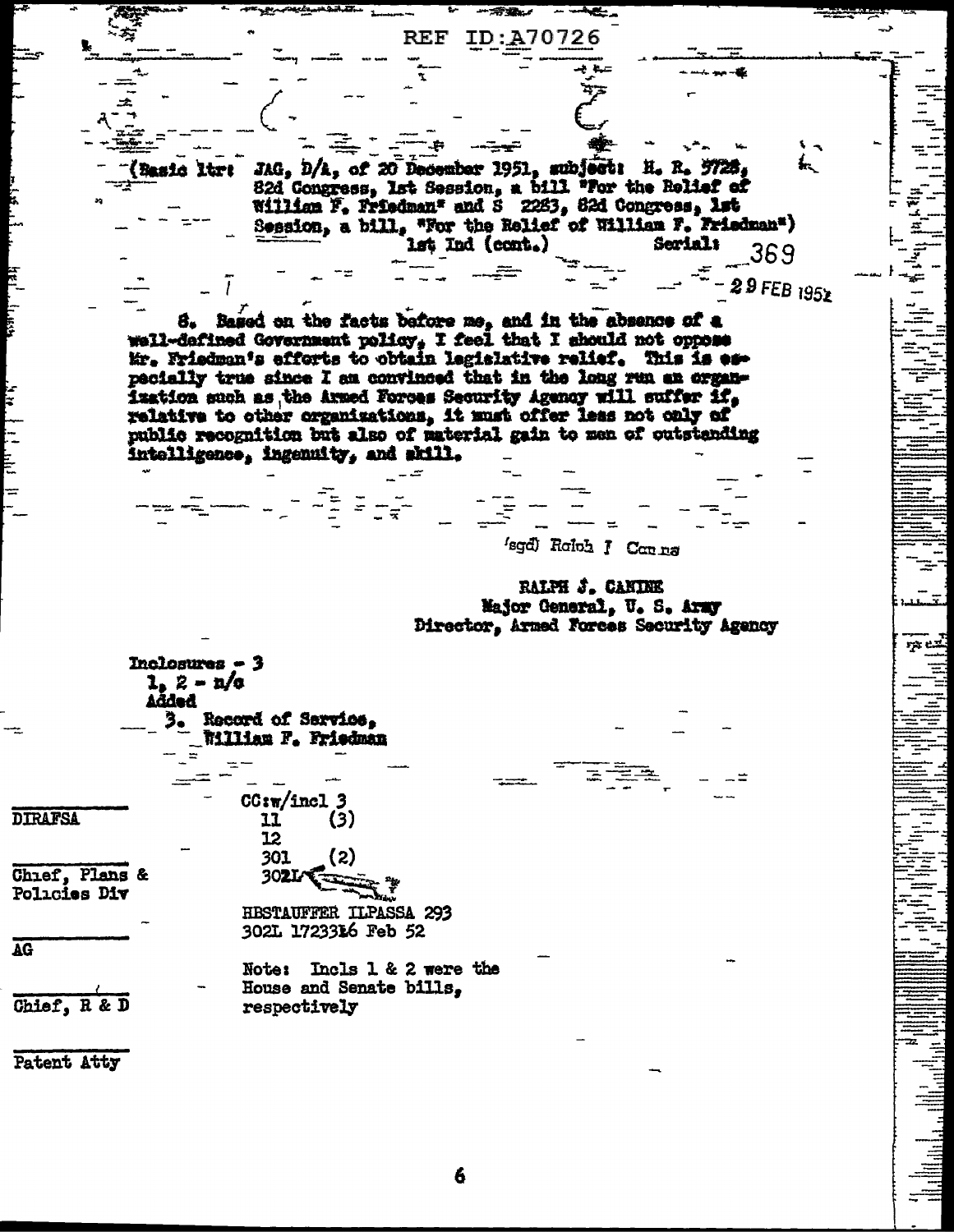

 $\begin{array}{c} \begin{array}{c} \begin{array}{c} \text{ii} \\ \text{iii} \end{array} \end{array} \end{array}$ 

Armed Forces Security Agency, Washington 25, D C

Judge Advocate General, Department of the Army, ATTENTION TO Lieutenant-Colonel Willard-J.-Hodges, Jr., Chief, Patents **Division** 

An investigation of the background of the subject bills ı has been completed

Reference is first made to the letter of 5 July 1951,  $\mathbf{2}$ from the Judge Advocate General, Department of the Army, to the Director, Armed Forces Security Agency, and particularly paragraph 10 thereof, and the information and comments below relate thereto

Whether Mr Friedman has accomplished anything which "warrants" compensation beyond what he has already received in the form of salary and commendations is impossible to say It is this question that the Congress must determine It can, however, be said that his inventions over a period of years have been of very substantial value to this Government and its allies It can also be said that this situation differs from the Garand case in its secrecy aspects, classification was not involved in the Garand matter

The problem of ownership of the inventions has been in ъ question on several occasions not only in the Army Security Agency. but in the Signal Corps and, it is believed, in your office as well, but no final determination has ever been made During a large part of Mr Friedman's employment, he has been party to various agreements declaring that he was "employed to invent" but seldom. if ever, has there been direction to invent any specific thing His duties have, by and large, been those of a chief cryptologist

Estimation of the commercial possibilities of the Friedman inventions is difficult As far as is known here, relatively little commercial use is made of privacy systems in this country others in banks and other financial organizations, and their user of business

 $\epsilon$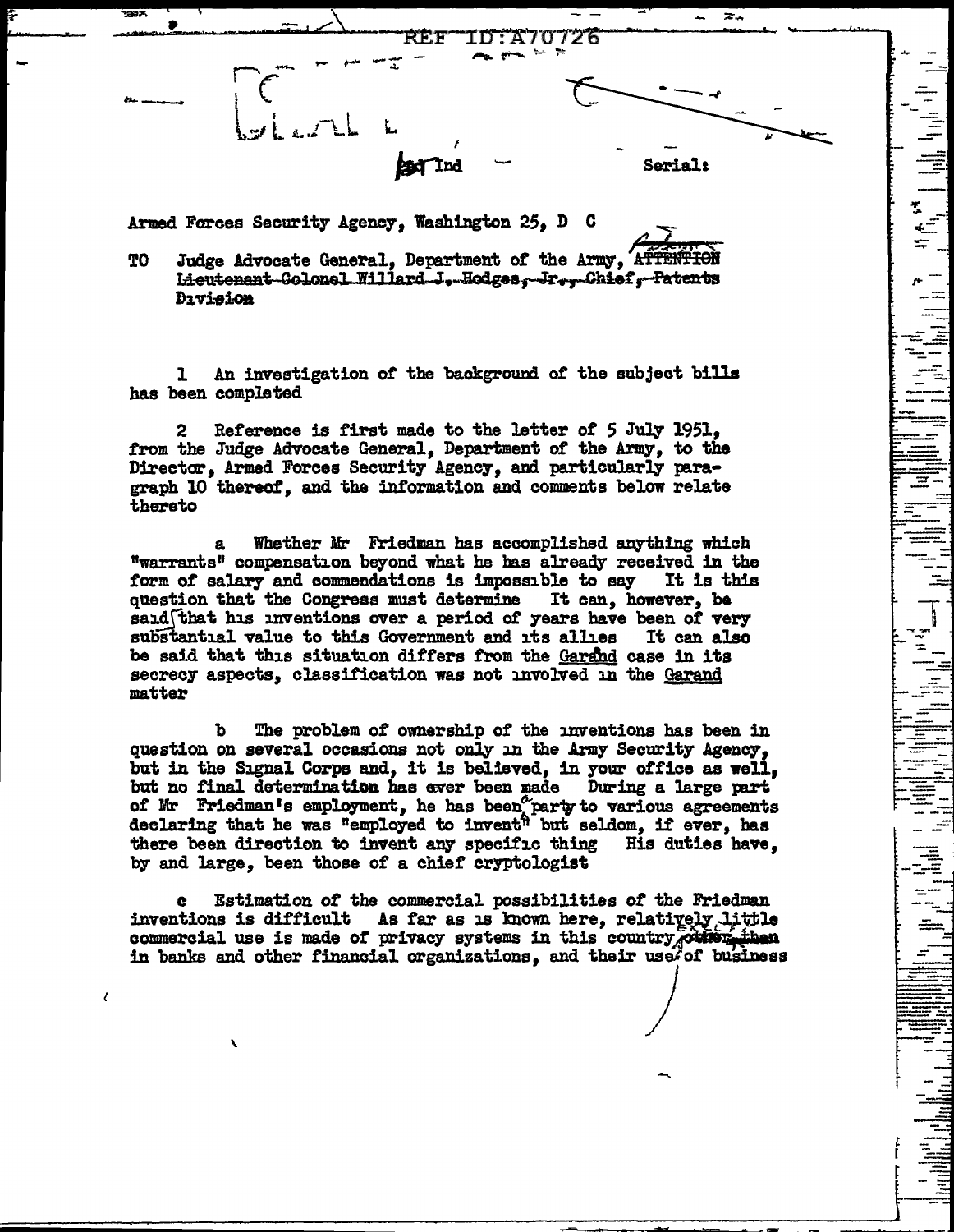$\equiv$ 

codes is commonly dictated as much by economy considerations as security, nevertheless, it cannot be said that a market for highgrade ciphering machines could not have been developed Moreover. in the absence of security considerations, it is likely that a substantial market for the inventions could have been developed among Future commercialization is subject to the foreign governments same difficulties of evaluation

So far as is known, there has been no commercial use abroad d of Mr Friedman's inventions, none at least by or in behalf of the United States Government Foreign use, in other words, has been confined to the mulitary services of the United States and its allies, and, thus, within the scope of the usual Government licenses

Referring generally to compensation for Mr Friedman on account of his inventions, I feel very strongly that it should not partake of the nature of a reward, notwithstanding the virtues of his inventions and their unquestioned value to the United States and

its allies over a period of many years )<br>  $\frac{1}{2}$  (  $\sim$   $\sqrt{ }$  )<br>  $\frac{1}{2}$  It does appear to me, however, that, if the inventor has been denied an opportunity to realize commercial benefit only because his inventions were in a sensitive field and, more significantly, only because they were important in that field, then his treatment. relative to the treatment of other Government inventors, has not been equitable

Mr Friedman's salary over a period of years, as will be seen from Inclosure 3, has been above the average for Government employees, but to base an adverse decision on this circumstance would be equivalent to penalizing an outstanding employee since salaries in the field are no higher than elsewhere in the Government

I feel that Public Law 700 provides little basis for any claim by Mr Friedman Such a claim, as I understand it, must represent compensation for use by the Government, and the Government has had, by license or assignment, the fright to use all of the inventions It is furthermore true in any case that a claim under Public Law 700 must be based upon a patent, and no patents covering significant inventions have as yet issued There has been, in other words, no use or at most inconsequential use of the inventions of any patents It may be noted that Mr Friedman has consistently disclaimed any intention to bring suit under Public Law 700 or any other statute

A complete statement of Mr Friedman's military and civilian Government service is inclosed The record shows that he is not now receiving, and has never received, any pension for disability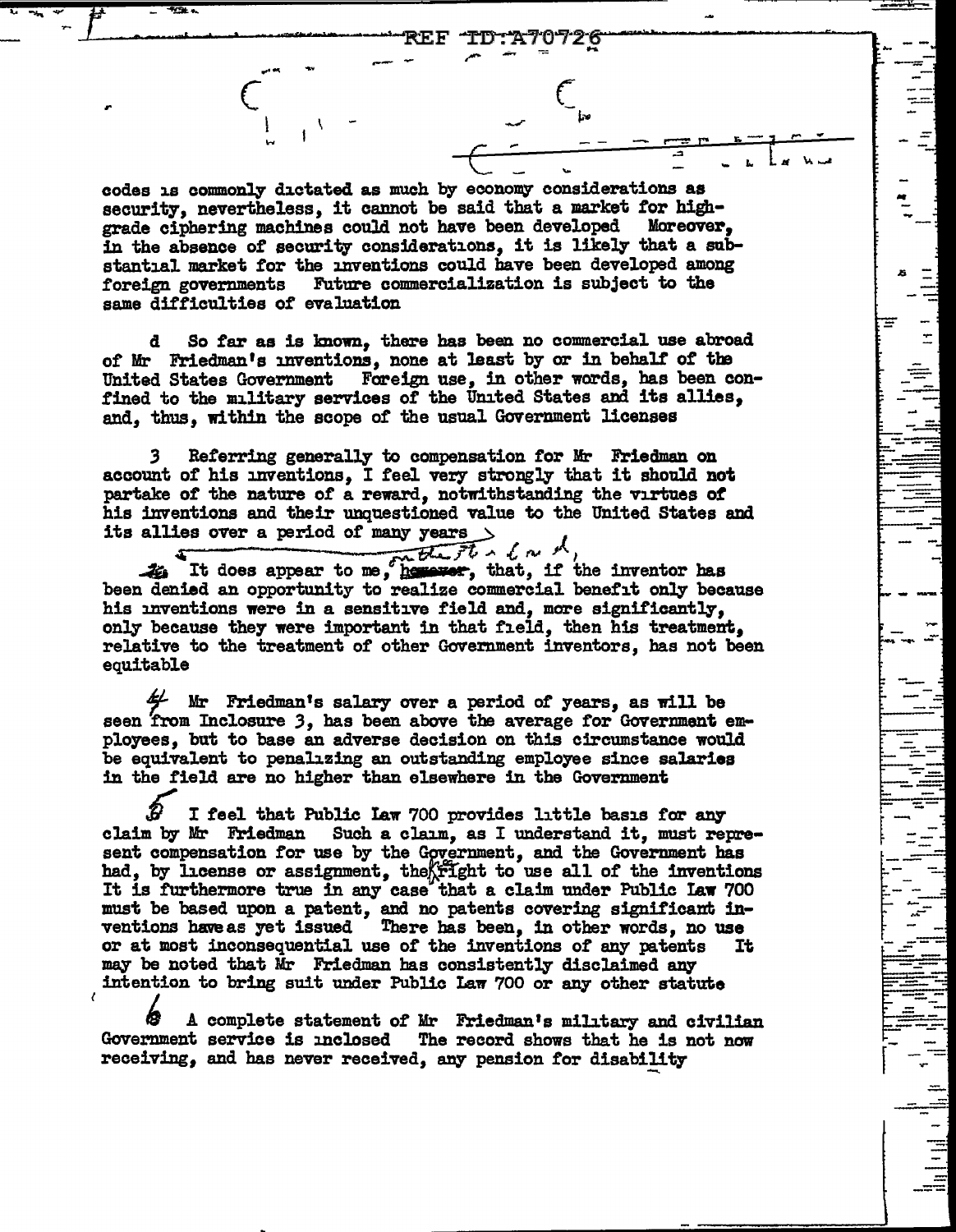Based upon the facts before me, and in the absence of any Government policy generally covering situations such as this, it is my feeling that, while I should not vigorously support the inventor's position, I should also not take strong action to defeat his course of action

REF-ID-A70726

**BALPH J CANINE** Major General, U S Army Director, Armed Forces Security Agency 此品 (1111)

3 Incls  $\mathbf{1}$  $n/e$ 

**REAL** 

 $n/e$  $\boldsymbol{z}$ Added 1 Incl

Record of Service  $\overline{\mathbf{3}}$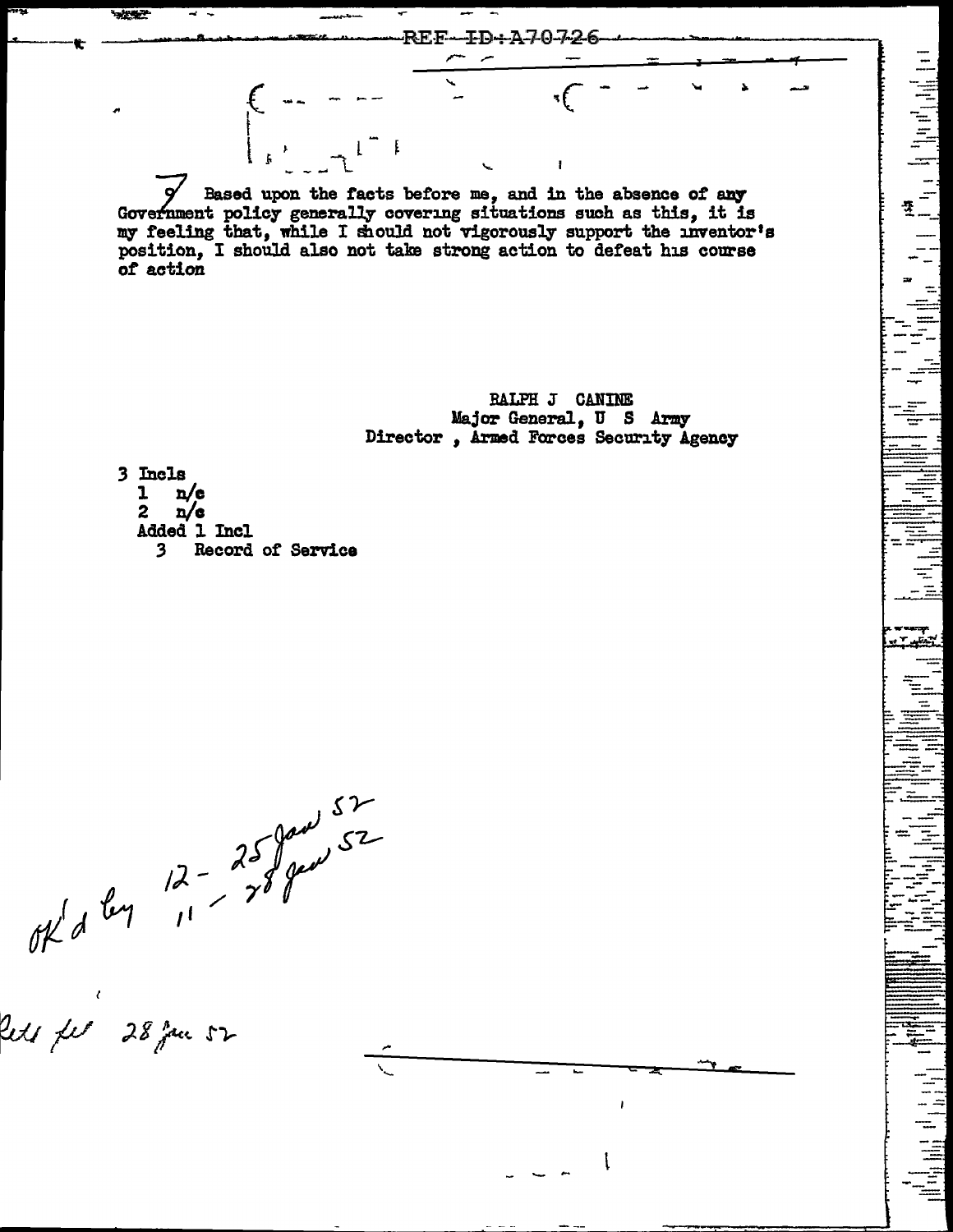|                                                   |                                                | RECORD OF SERVICE     |                       |                                         |  |
|---------------------------------------------------|------------------------------------------------|-----------------------|-----------------------|-----------------------------------------|--|
|                                                   |                                                | Civilian (Government) |                       |                                         |  |
|                                                   |                                                |                       |                       |                                         |  |
| WILLIAM FREDERICK FRIEDMAN                        |                                                |                       |                       |                                         |  |
|                                                   |                                                |                       |                       |                                         |  |
| NATURE OF ACTION                                  | POSITION                                       | <b>BASIC</b>          | <b>EFFECTIVE</b>      | DEPARTMENT, BUREAU,                     |  |
|                                                   | AND<br>- GRADE                                 | <b>SALARY</b>         | DATE                  | AND LOCATION                            |  |
| 士之                                                |                                                |                       |                       |                                         |  |
| Excepted appoint-                                 | Cryptanalyst                                   | \$4500                | 31 Dec 21             | OGSigO, Wash, D C.                      |  |
| ment in Civil<br>Service                          |                                                |                       |                       |                                         |  |
|                                                   |                                                |                       |                       |                                         |  |
| Reclassification                                  | Cryptanalyst                                   | \$5200                | 1 Jul 24              | Same as above                           |  |
| Promotion                                         | Cryptanalyst                                   | \$5600                | 1 Jul 26              | Same as above                           |  |
| Promotion                                         | Cryptanalyst                                   | \$5800                | $\overline{2}$ Jul 38 | Same as above                           |  |
| Furlough to                                       |                                                |                       | 23 Dec 40             | U S. Army                               |  |
| Military Service                                  |                                                |                       |                       |                                         |  |
| Return from<br>Military Service                   | Cryptanalyst<br>$P - 6$                        | \$5800                | 16 Apr 41             | OCSigO, Wash, D C.                      |  |
| Administrative<br>Promotion under<br>Ramspeck Act | Cryptanalyst<br>$P - 6$                        | \$6000                | $2$ Oct $42$          | Same as above                           |  |
| Promotion<br>$\equiv$                             | Head<br>Cryptanalyst<br>$P-7$                  | \$6500                | $9$ Apr $42$          | Same as above                           |  |
| Promotion                                         | Director of<br><b>Comm Research</b><br>$P - 8$ | \$8000                | 24. Nov 42            | Same as above                           |  |
| Maritorious<br>Within-Grade                       | Same as above \$8250                           |                       | 16 Mar 44             | Same as above                           |  |
| Classification<br>authorised                      |                                                | \$9275                | 21 Jan 47             | Army Security Agency<br>Washington, D C |  |
| <b>Excepted Apptut</b><br>Schedule B-4-III        | Chief, Comm<br>Research                        | \$10000               | $4$ May $47$          | Same as above                           |  |
| Excepted Apptut                                   | Cryptologie<br>Consultant<br>$P - 8$           | \$10330               | 29 Apr 49             | Same as above                           |  |
|                                                   |                                                |                       |                       |                                         |  |

 $\mathbf{l}$ 

**These** 

 $\ddot{\cdot}$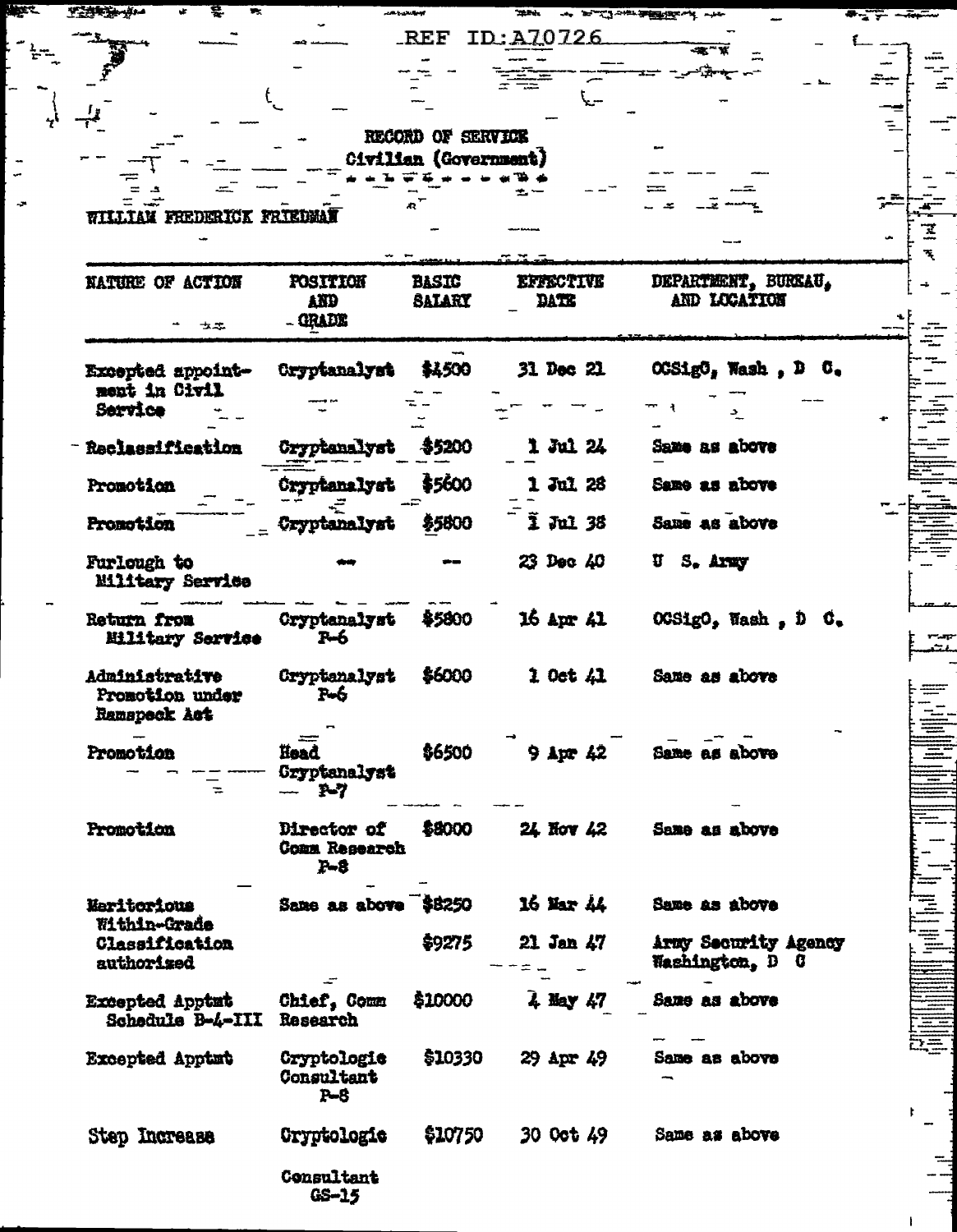| WILLIAM FREDERICK FRIEDMAN<br>Civilian (Government)<br>POSITION<br>NATURE OF ACTION<br><b>BASIC</b><br><b>EFFECTIVE</b><br>DEPARTMENT, BURKAU,<br>BALART<br>AMD<br>AND LOCATION<br>DATE<br><b>GRADE</b><br>$\mathbf{L}$<br>\$10750<br>25 Dec 49<br>Armed Forces Security<br>Excepted Apptnt<br>Research<br>Consultant<br>Agency, Wash, D C.<br>$G5 - 15$<br>Military<br>Service<br>Rank<br>Period of Service<br><b>Active Duty</b><br>National Army<br>$1st$ $It$<br>$3 \,$ Jun 16<br>15 Apr 19<br>$3$ Jun 18<br>$6$ Dec $25$<br>Signal Reserve, ORC<br>Captain<br>$9$ Dec $24$<br>4 May 22<br>Major<br>2 Nov 36<br>7 Dec 25<br><b>8 Dec 25</b><br>$3 - 26$<br>6 Dec 27<br>Dec 28<br>5<br>Dec $29$<br>2<br>14 Sep 30<br>12 Jun 38<br>Lt. Col.<br>15 Apr 41<br><b>Nov 36</b><br>23 Dec 40<br>IA. Col.<br>Date<br>Officers' Honorary<br>2300.49 | ۸.<br>Ł | <b>RECORD</b> | OF<br><b>SERVICE</b><br>(const'd) |  |  |
|-----------------------------------------------------------------------------------------------------------------------------------------------------------------------------------------------------------------------------------------------------------------------------------------------------------------------------------------------------------------------------------------------------------------------------------------------------------------------------------------------------------------------------------------------------------------------------------------------------------------------------------------------------------------------------------------------------------------------------------------------------------------------------------------------------------------------------------------------|---------|---------------|-----------------------------------|--|--|
|                                                                                                                                                                                                                                                                                                                                                                                                                                                                                                                                                                                                                                                                                                                                                                                                                                               |         |               |                                   |  |  |
|                                                                                                                                                                                                                                                                                                                                                                                                                                                                                                                                                                                                                                                                                                                                                                                                                                               |         |               |                                   |  |  |
| 5 Apr 19<br>23 Dec 24<br>22 Dec 25<br>22 Dec 26<br>19 Dec 27<br>18 Dec 28<br>15 Dec 29<br>27 Sep 30<br>25 Jun 38<br>15 Apr 41                                                                                                                                                                                                                                                                                                                                                                                                                                                                                                                                                                                                                                                                                                                 |         |               |                                   |  |  |
|                                                                                                                                                                                                                                                                                                                                                                                                                                                                                                                                                                                                                                                                                                                                                                                                                                               |         |               |                                   |  |  |
|                                                                                                                                                                                                                                                                                                                                                                                                                                                                                                                                                                                                                                                                                                                                                                                                                                               |         |               |                                   |  |  |
| Retired List                                                                                                                                                                                                                                                                                                                                                                                                                                                                                                                                                                                                                                                                                                                                                                                                                                  |         |               |                                   |  |  |

2

 $\equiv$ 

ë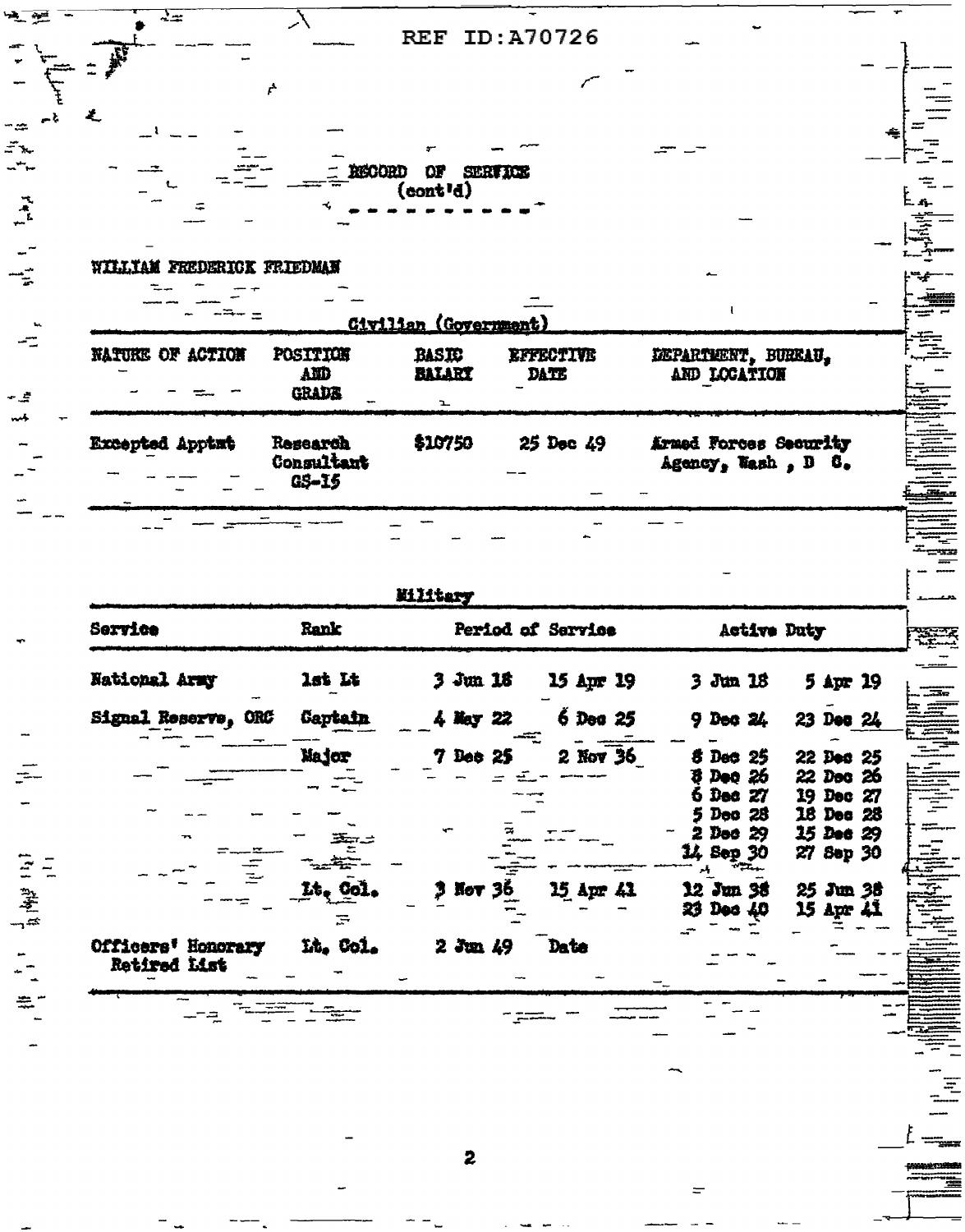|                                    |                     |                       | <b>REF ID:A70726</b>       |                      |
|------------------------------------|---------------------|-----------------------|----------------------------|----------------------|
|                                    |                     |                       |                            |                      |
|                                    |                     |                       |                            |                      |
| ۸,                                 |                     |                       |                            |                      |
|                                    |                     |                       |                            |                      |
|                                    |                     | RECORD OF SERVICE     |                            |                      |
|                                    |                     |                       |                            |                      |
|                                    |                     | Civilian (Government) |                            |                      |
|                                    |                     |                       |                            |                      |
| WILLIAM FREDERICK FRIEDMAN         |                     |                       |                            |                      |
|                                    |                     |                       |                            |                      |
|                                    |                     |                       |                            |                      |
| NATURE OF ACTION                   | POSITION            | BASIC                 | <b>KFFSCTIVK</b>           | DEPARTEERT, BUREAU,  |
|                                    | AND                 | SALART                | DATE                       | AND LOCATION         |
|                                    | <b>GRADE</b>        |                       |                            |                      |
|                                    |                     |                       |                            |                      |
|                                    | Cryptanolyst        | <b>\$4500</b>         | 31 Dec 21                  | OCSigO, Wash, D. C.  |
| Exsepted appoint-<br>ment in Oivil |                     |                       |                            |                      |
| Sarvice                            |                     |                       |                            |                      |
|                                    |                     |                       |                            |                      |
| Reclassification                   | <b>Gryptenalyst</b> | \$5200                | 1 Jul 24                   | Bame as above        |
|                                    |                     |                       |                            |                      |
| Promotica                          | Oryptanalyst        | \$5600                | 1 加 28                     | Same as above        |
|                                    |                     |                       |                            |                      |
| Promotion                          | Cryptanalyst        | \$5800                | 1 Jul 35                   | Same as above        |
| <b>Furlough to</b>                 |                     |                       | 23 Dec 40                  | Ħ<br>S Army          |
| Eilitary Service                   |                     |                       |                            |                      |
|                                    |                     |                       |                            |                      |
| Return from                        | Cryptanalyst        | \$5800                | $16$ Apr $41$              | OCSigO, Wash, D C    |
| Eilitary Service                   | $P-6$               |                       |                            |                      |
|                                    |                     |                       |                            |                      |
| Administrative                     | Cryptanalyst        | \$6000                | $100t$ $\lambda$ $\lambda$ | Same as above        |
| Promotion under                    |                     |                       |                            |                      |
| Ranspeck Act                       |                     |                       |                            |                      |
| Promotion                          | Head                | \$6500                | $9$ Apr $42$               | Same as above        |
|                                    | Cryptenslyst        |                       |                            |                      |
|                                    | $P-7$               |                       |                            |                      |
|                                    |                     |                       |                            |                      |
| Promotion                          | Director of         | \$8000                | 24 Nov 42                  | Same as above        |
|                                    | Comm Research       |                       |                            |                      |
|                                    | 7-8<br>÷ŵ           |                       |                            |                      |
|                                    |                     |                       |                            |                      |
| Eeritorious<br>Within-Grade        | Same as above       | \$8250                | 16 Mar 44                  | 50 L<br>above        |
| Classification                     |                     | \$9275                | 21<br>Jan 47               | Army Security Agency |
| <i>suthorized</i>                  |                     |                       |                            | <b>Washington, D</b> |
|                                    |                     |                       |                            |                      |
| <b>Excepted Apptat</b>             | Chief, Comm         | \$10000               | ፋ Nay 47                   | Same as above        |
| Schedule B-4-III                   | Research            |                       |                            |                      |
|                                    |                     |                       |                            |                      |
| Excepted Applat                    | Cryptologie         | \$10330               | 29 Apr 49                  | Same as above        |
|                                    | Consultant          |                       |                            |                      |
|                                    | $P - 8$             |                       |                            |                      |
|                                    |                     | \$10750               | 30 Oct 49                  | Same as above        |
| Step Increase                      | Cryptologie         |                       |                            |                      |
|                                    |                     |                       |                            |                      |
|                                    | Consultant          |                       |                            |                      |

GS-15

ong 3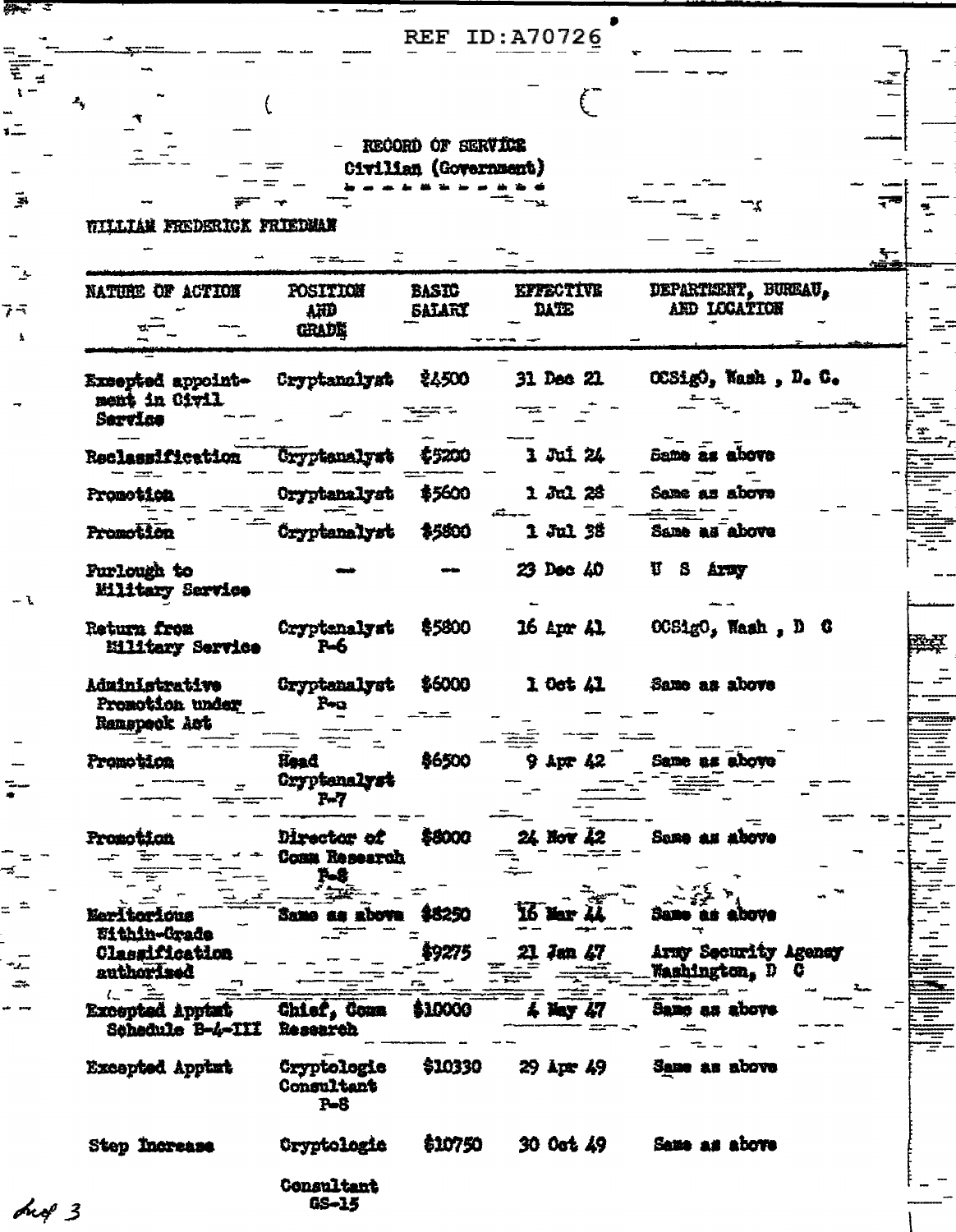REF ID:  $A76726$ 

RECORD OF SERVICE

## WILLIAM FREDERICK FRIEDMAN

 $\overline{\mathcal{L}}$ 

 $7 - x$ 

⊽

w

E

|                                                     |                                        | Civilian (Covernment)  |                          |                                             |
|-----------------------------------------------------|----------------------------------------|------------------------|--------------------------|---------------------------------------------|
| <b>NATURE OF ACTION</b><br>$\overline{\phantom{a}}$ | <b>FOSITION</b><br>AMB<br><b>CRADE</b> | <b>BASES</b><br>BALART | <b>EFFECTIVE</b><br>DATE | DEPARTMENT, BUREAU.<br><b>IED LOCATION</b>  |
| <b>Excepted Apptut</b>                              | Research<br>Consaltant<br>GS-15        | \$10750                | $25$ Dec $49$            | Armed Forces Security<br>Agency, Wash , D C |

i<br>I<br>I<br>I

33

Ŧ

 $\frac{1}{\sqrt{2}}$ 

Kilitary

| Service                         | Rank                 | Period of Service             | Active Duty                                                                                                                                                            |
|---------------------------------|----------------------|-------------------------------|------------------------------------------------------------------------------------------------------------------------------------------------------------------------|
| National Army                   | lst Lt               | $3 \,$ Jun 18<br>15 Apr 19    | $3 \,$ Jun $18$<br>5 Apr 19                                                                                                                                            |
| Signal Reserve, OMO             | Captain              | 4 Ney 22<br>$6$ Dec $25$      | 23 Dec 24<br>$9$ Deg $24$                                                                                                                                              |
|                                 | Major                | 7 Dec 25<br>2 Nov 36          | <b>&amp; Dec 25</b><br>22 Dec 25<br>22 Dec 26<br>8 Dec 26<br>$6$ Dec $27$<br>19 Dec 27<br>5 Dec 28<br>18 Dec 28<br>$2$ Dec $29$<br>15 Dec 29<br>14 Sep 30<br>27 Sep 30 |
| $\approx$<br>Officers' Honorary | Lt. Col.<br>Lt. Col. | 3 Nov 36<br>15 Apr 41<br>Date | معطوم<br>12 Jun 38<br>25 Jun 38<br>23 Dec 40<br>15 Apr 41                                                                                                              |
| Retired List                    |                      | $2 \,$ Jun $49$               |                                                                                                                                                                        |

 $=$   $\Xi$ 

 $\ddot{\mathbf{z}}$ 

 $E_{\rightarrow}$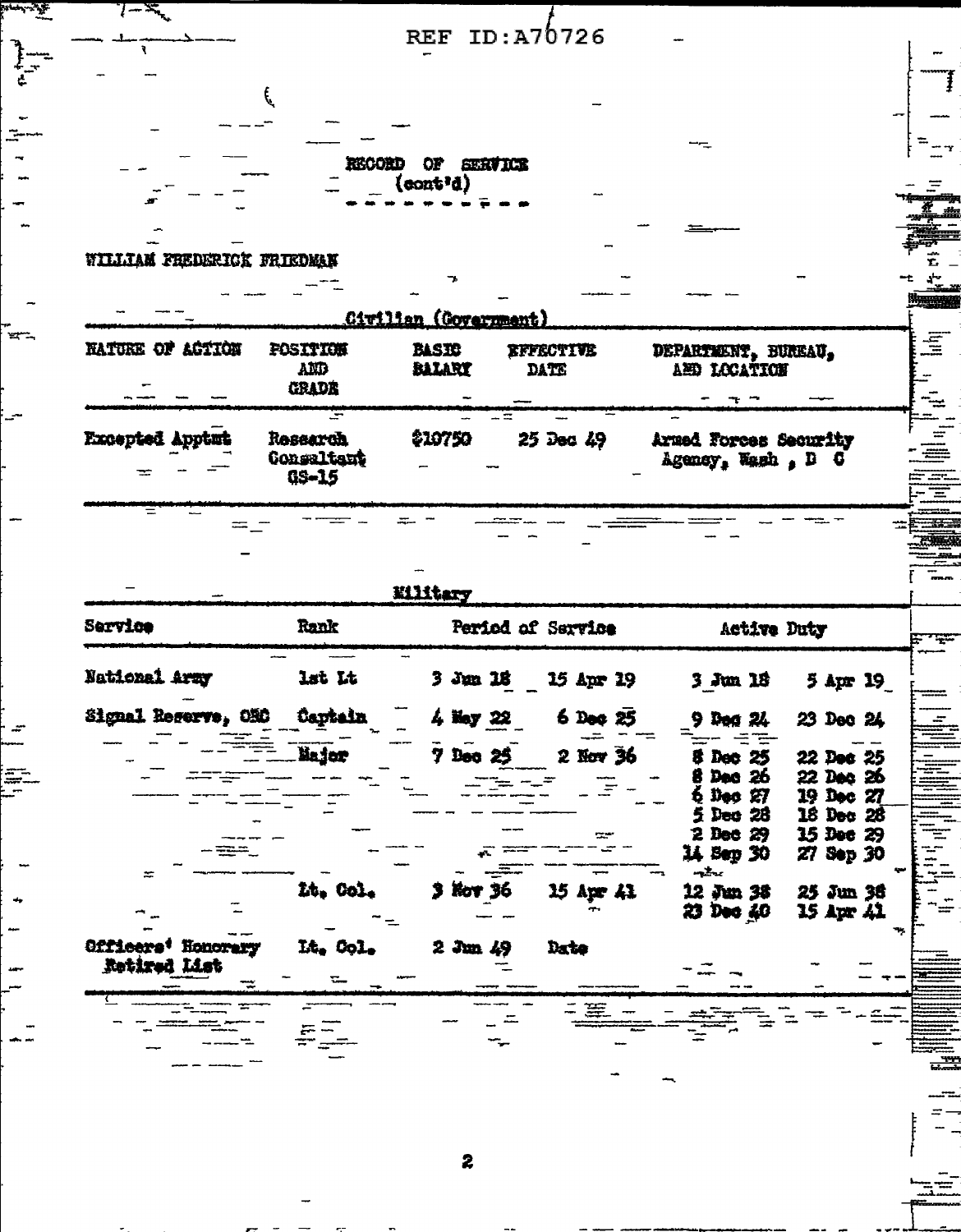REE\_ID:A70726

 $\left(\frac{z}{z}\right)$ 

REGGRO OF SERVICE Civilian (Government)

**TILLIAM FREDERICK FRIEDMAN** 

 $\epsilon$ 

.<br>स्टब्स्

| NATURE OF ACTION                                                  | <b>POSITION</b><br>AIID<br><b>GRADE</b>  | BASIO<br><b>BALARY</b> | <b>EFFECTIVE</b><br>DATE        | DEPARTMENT, BUREAU,<br>ARD LOCATION      |
|-------------------------------------------------------------------|------------------------------------------|------------------------|---------------------------------|------------------------------------------|
| Excepted appoint-<br>ment in Oivil<br>Service                     | Cryptamalyst                             | <b>LL500</b>           | 31. Dec 21.                     | OCSigO, Wash, D. C                       |
| Reslassification                                                  | Cryptanalyst                             | \$5200                 | 1 Jul 24                        | Samo as above                            |
| Promotion                                                         | Cryptanalyst                             | \$5600                 | 1 Jul 28                        | Same as above                            |
| Promotion                                                         | Oryptanalyst                             | <b>\$5800</b>          | 1 Jul 35                        | Same as above                            |
| Furlough to<br>Eilitary Service                                   |                                          |                        | 23 Dec 40                       | <b>S</b> Army<br>Ħ.                      |
| Return from<br>Military Service                                   | Cryptenalyst<br>Σъб.                     | \$5800                 | $16$ Apr $41$                   | <b>OCSigO</b> , Wash, D C                |
| Administrative<br><b>Promotion under</b><br>Ranspeck Act          | Cryptanalyst<br>$P - 6$                  | \$6000                 | 1 Oct 41                        | Same as above                            |
| Promotion                                                         | <b>Hoad</b><br>Cryptanalyst<br><u>ሥፖ</u> | \$6500                 | 9 紅雪 42                         | Same as above                            |
| Promotism                                                         | Director of<br>Comm Roseszch<br>r.s      | 88000                  | 24 Nov 42                       | Same as above                            |
| Neritoricas                                                       | Same as above                            | \$8250                 | 16 Mar 44                       | Same as above                            |
| <b>Kithin-Orade</b><br><b>Classification</b><br><b>authorized</b> |                                          | \$9275                 | 21 Jan 47                       | Army Security Agency<br>Washington, D. G |
| Excepted Apptat<br>Schodule B-4-III                               | Chief, Comp<br>Recessed                  | \$10000                | $\frac{1}{2}$ Hay $\frac{1}{2}$ | Bane as above                            |
| <b>Excepted Apptat</b>                                            | Cryptologie<br>Consultant<br>$P-8$       | <b>\$10330</b>         | 29 Apr 49                       | Same as above                            |
| Step Increase                                                     | Cryptologis                              | \$19750                | 30 0ot 49                       | Same as above                            |
| nel 3 al/afea percal                                              | Consultant<br>$369 - 15$                 | 29 FEB 1952            |                                 |                                          |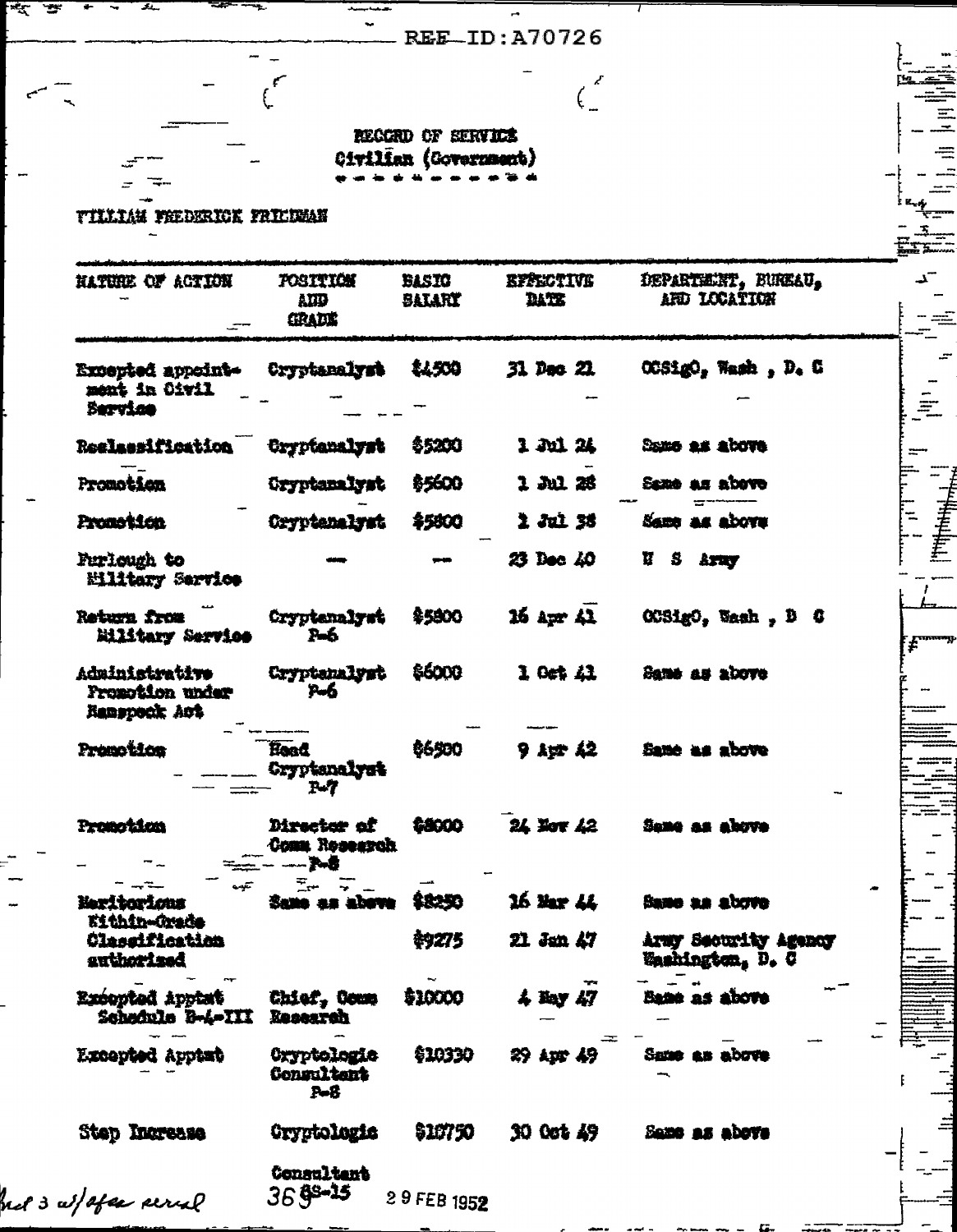|                                                    |                          | RECORD OF SERVICE<br>$-$ (cont'd) |                          |                                  |                                   |
|----------------------------------------------------|--------------------------|-----------------------------------|--------------------------|----------------------------------|-----------------------------------|
| <b>WILLIAM FREDERICK FRIEDRAN</b>                  |                          |                                   |                          |                                  |                                   |
|                                                    |                          | Civilian (Government)             |                          |                                  |                                   |
| <b>FATURE OF ACTION</b>                            | POSITION<br>ABD<br>CHADE | BASIG<br>BALARY                   | KYFECTIES<br><b>DATE</b> | DEFARTMENT, BURKAU, AND LOCATION |                                   |
| Excepted Appture                                   | Research                 | \$10750                           | 25 Dec 49                | Arsed Toress "courity            |                                   |
|                                                    | Consultant<br>65-15      | Military                          |                          | Agency, Tanh., D C               |                                   |
|                                                    | Rank                     |                                   | Period of Service        | Active Duty                      |                                   |
|                                                    | lst Lt                   | $3$ Jun 16                        | 15 Apr 19                | $3 \dim 12$                      | 5 Apr 19                          |
| ORĜ                                                | <b>Captain</b>           | i inv 22                          | $6$ Dec $25$             | <b>D</b> Bee 24                  | 22 Den 24                         |
|                                                    | Major                    | $7$ Dec $25$                      | 2 Nov 36                 | Det 25                           | 22 Dec 25                         |
|                                                    |                          |                                   |                          | 8 Dec 26<br>$6$ Dec $27$         | 22 Dec 26<br>19 Dec 27            |
|                                                    |                          |                                   |                          | 5 Des 28<br>$2$ Dee $29$         | 18 Dec 28<br>15 Doc 29            |
|                                                    |                          |                                   |                          | 14 Sep 30<br>سيستع               | 27 Sep 30                         |
| Service<br><b>Hational Army</b><br>Signal Reserva. | IA Gol.                  | $3$ Ker $36$                      | 15 Apr 41                | 12 Jun 38<br>23 Dec 40           | $25 \bar{z}$ un $35$<br>15 apr 41 |
| Officere' Honorary<br>Betired List                 | Lt. Col.                 | $2 \dim 49$                       | Date<br>سمسته            |                                  |                                   |

ÿ

 $\frac{1}{1}$ 

 $\ddot{\phantom{0}}$ 

2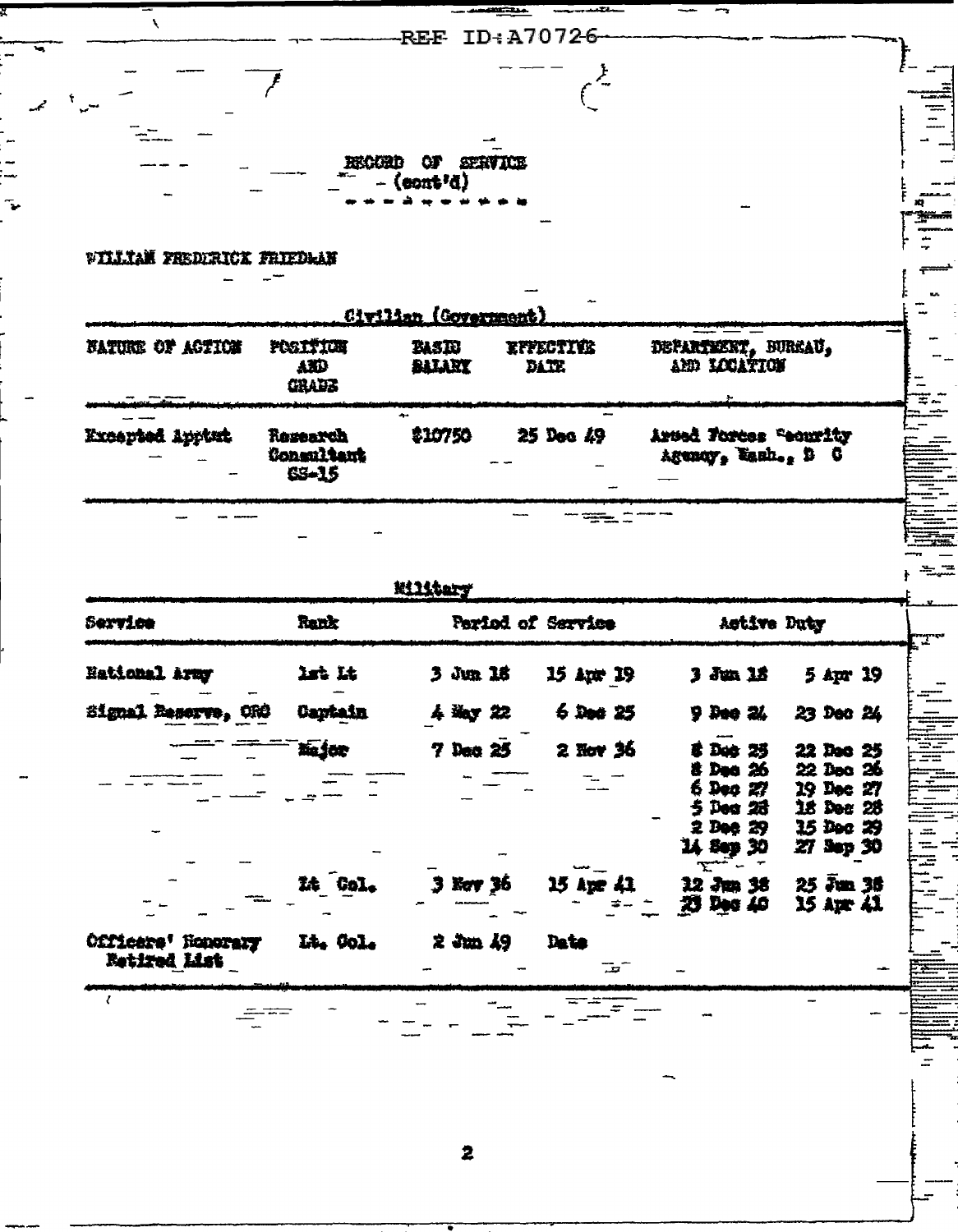REF ID:A70726-Inclosure 1 to 1FSL Se Job Descriptions: 88-14/Director of Communications Research, P-S Director of Communications Research, P-8, \$6,000 Technical Director of Security Activities, P-8, \$8,000 Job Sheet dated March 16, 1942<br>Appointment dated November 16, 1921 In accordance with instructions from Colonel Marcy, references **Note** to classified information were deleted The property of the season of the True le, 42 17710 11-10 78 Fricheren Let the your of the town that  $1/7$  $\mathcal{L}^{\mathcal{A}}$  $\mathcal{F}^{\pm}$  $u \leftarrow \frac{1}{2}$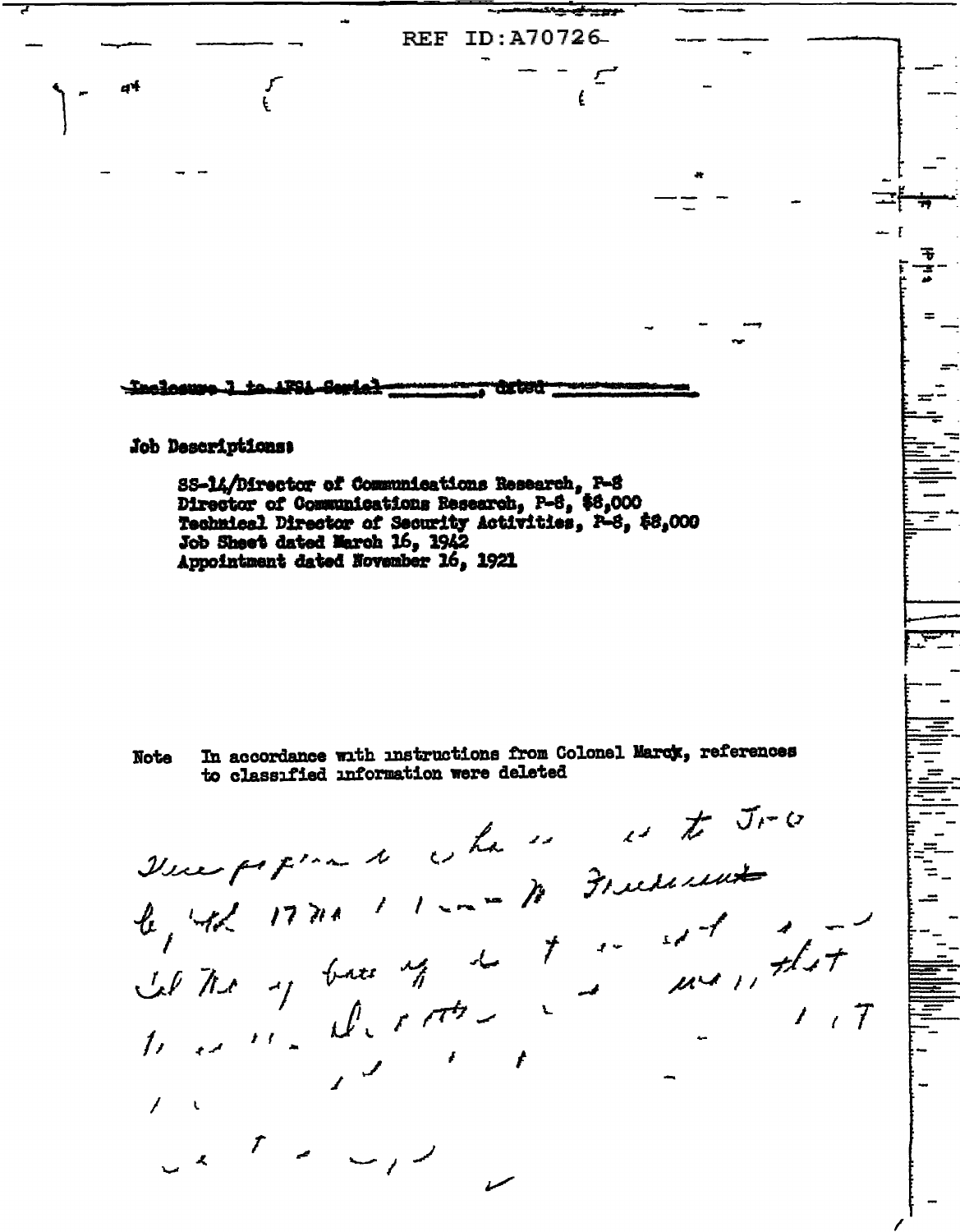**REF ID: A70726**  $\mathbf{r}$  $\sqrt{\frac{1}{2}}$  $\pmb{\mathcal{L}}$ **Lift in** -Englosume 2 to AFSA Sarial dated  $\equiv$ Signal Corps Patent Board Minutes: Meeting No 2, April 17, 1936<br>Meeting No 3, May 26, 1936  $\epsilon$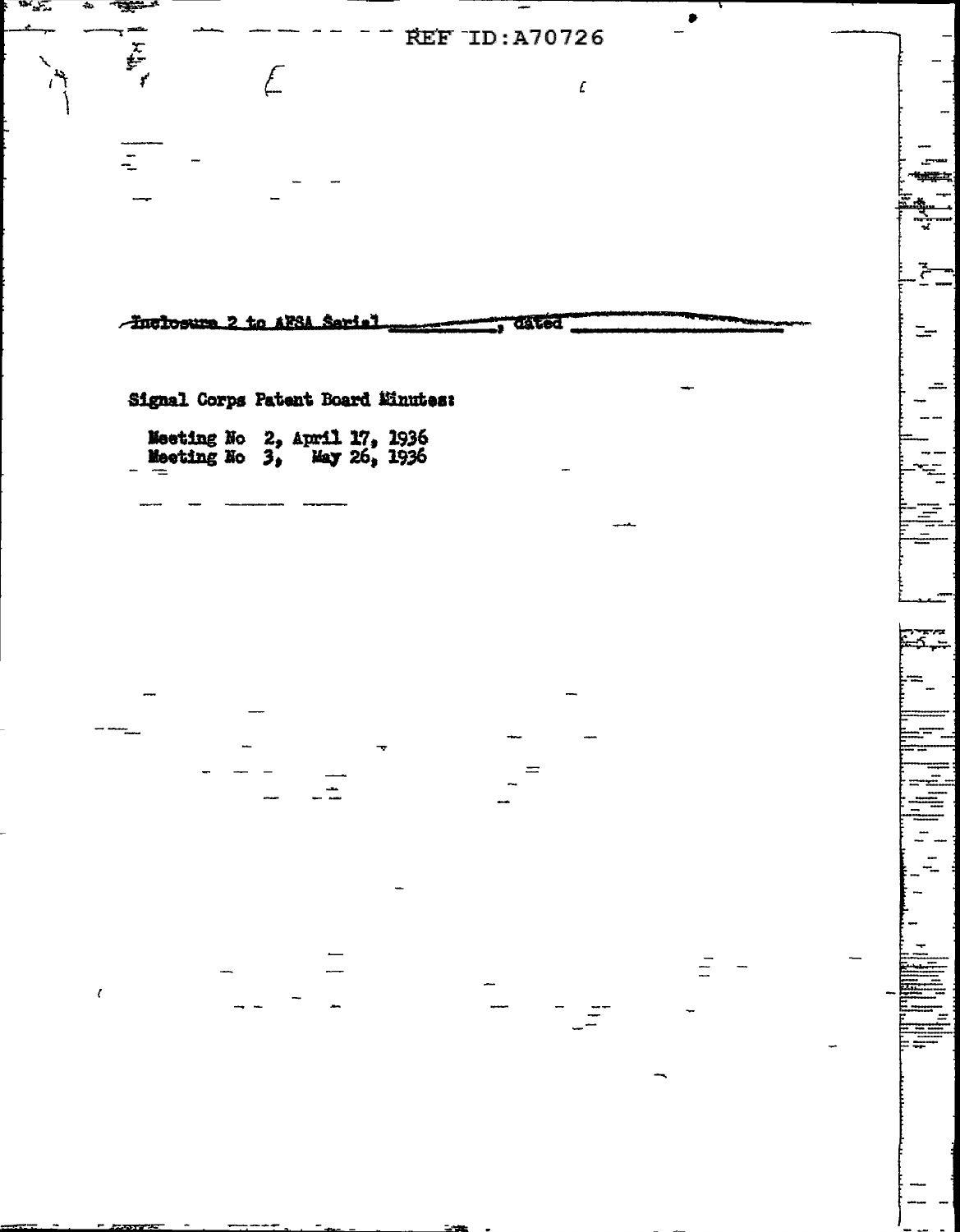**REF ID: A70726** 

Inclosure 3 to AFSA Serial latad

一天

## Memorandums:

 $\equiv$ 

Section Heads, November 25, 1942<br>Mr N F Friedman, War Plans and Training Division<br>Secrecy for Certain Patents, December 1, 1939<br>Administration Section, October 31, 1921

Note In accordance with instructions from Colonel Marcy, references to classified information were deleted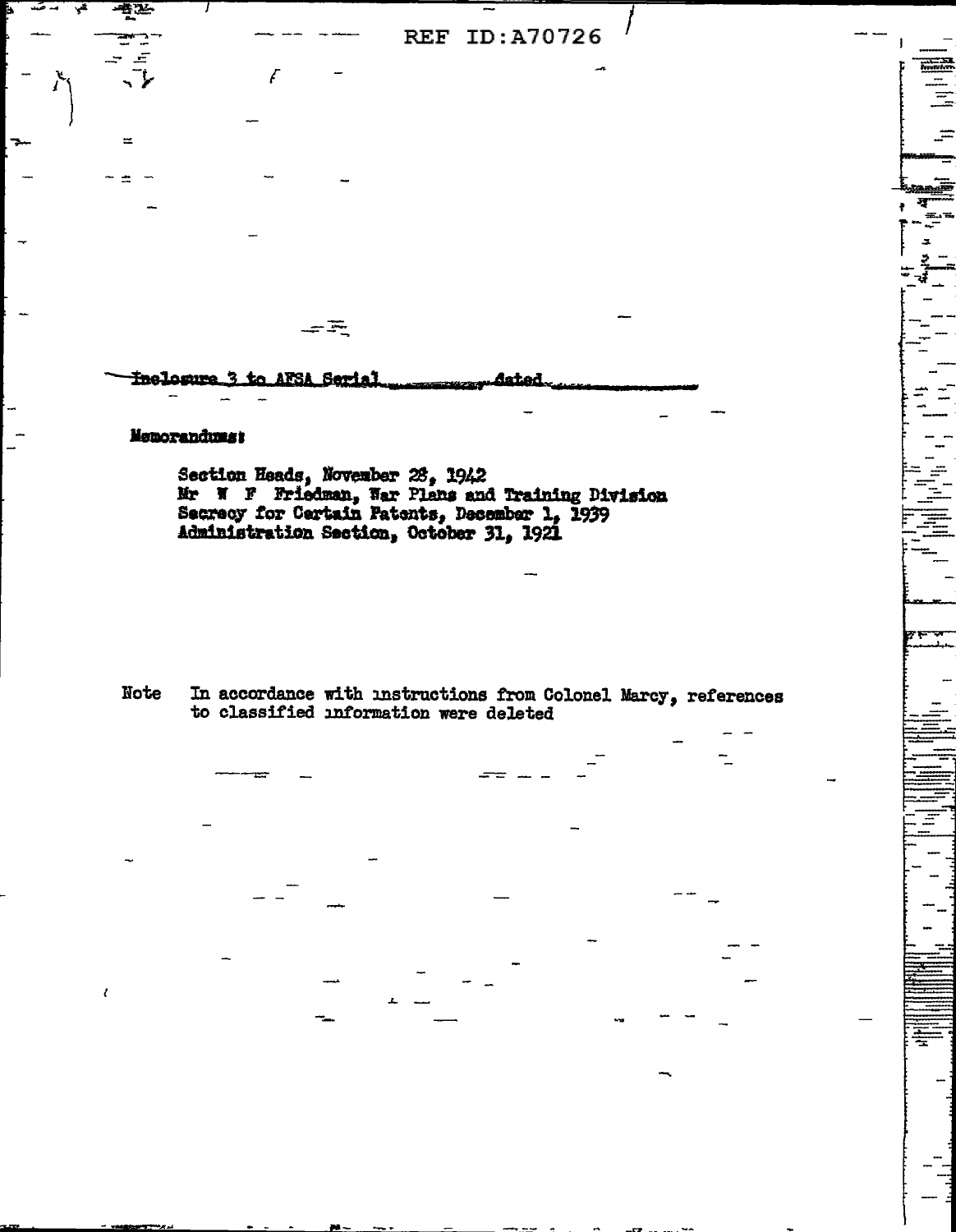$\frac{1}{2}$   $\frac{1}{2}$   $\frac{1}{2}$   $\frac{1}{2}$   $\frac{1}{2}$   $\frac{1}{2}$   $\frac{1}{2}$   $\frac{1}{2}$   $\frac{1}{2}$   $\frac{1}{2}$   $\frac{1}{2}$   $\frac{1}{2}$   $\frac{1}{2}$   $\frac{1}{2}$   $\frac{1}{2}$   $\frac{1}{2}$   $\frac{1}{2}$   $\frac{1}{2}$   $\frac{1}{2}$   $\frac{1}{2}$   $\frac{1}{2}$   $\frac{1}{2}$  France Carter - Conridenne especiali thomaticis naise.( I fail tree that the special agreement Detween, Mr. Forthe Spremment has potstantial because the the paraceple undulying the subject bills, Suice certain the date of the agreement, other through to up the the am at of the world Alexange 2 Hall the foodment there is presting fills are based, then it oppears that chances by the CSO of his uple unde the 1936 contract would not bar sompensation with respect & currentiums made even exter that date, but only weather with respect consecutation for loss of commenced be respected (ir arcour suched) the inventor toda, and to a greater